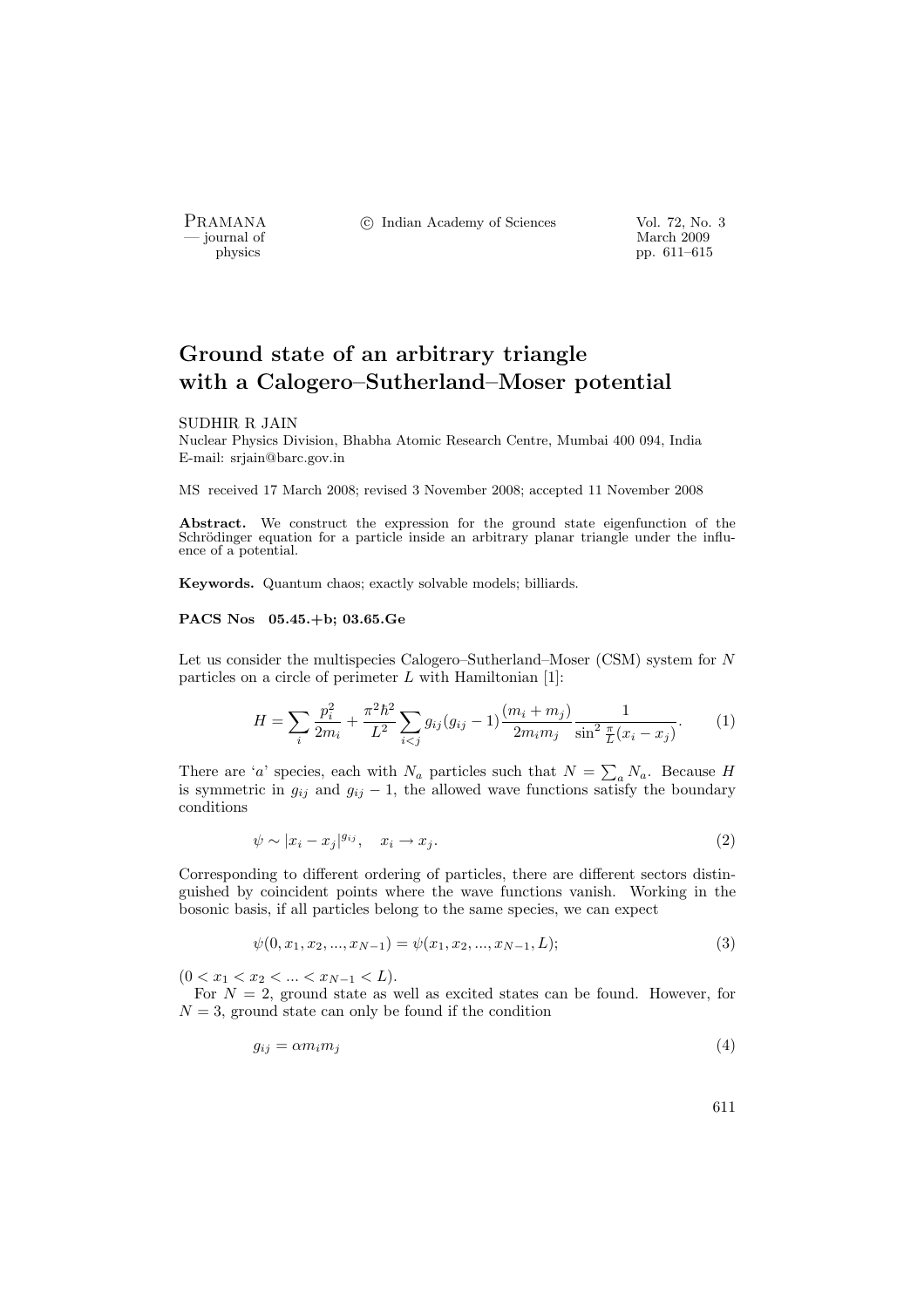## Sudhir R Jain

is satisfied, a condition suggested by asymptotic Bethe ansatz. Remarkably, the ground state is [1]

$$
\Psi_0 = \prod_{i < j} \left| \sin \frac{\pi}{L} (x_i - x_j) \right|^{g_{ij}} \tag{5}
$$

with energy

$$
E_0 = \frac{\pi^2 \hbar^2 \alpha}{6L^2} \left[ \left( \sum_a m_a N_a \right)^3 - \sum_a m_a^3 N_a \right]. \tag{6}
$$

Here we consider the special case of three particles with masses,  $m_1, m_2, m_3$ on a circle. We now map this system to a 'particle' in a triangle with angles depending on masses and ratios of their combinations. In the work, we solve the Schrödinger equation for a particle inside a triangular shaped box with a CSM potential. Due to the nature of the potential, the equation is solved with Dirichlet boundary conditions. The details of the triangle are obtained by the map that we describe below. This remarkable map was discovered by Rabouw and Ruijgrok [2] (much later, re-discovered by Glashow and Mittag [3]). At the expense of repetition, we have to outline the map to present our final result.

Observe that the total momentum can be set to zero:

$$
P = \sum_{k} m_k v_k = 0. \tag{7}
$$

Let  $x_k$  be the arclength between the other two particles via the route avoiding the particle,  $k; \sum_{k} x_k = L$ . Kinetic energy is given by

$$
T = \frac{\Pi}{M} \sum_{k} \frac{v_k^2}{m_k},\tag{8}
$$

where  $\Pi = m_1 m_2 m_3$ ,  $M = m_1 + m_2 + m_3$  and  $v_k$  is the speed of the kth particle. To establish a connection with a triangle billiard, we need three pairs of basis vectors, each having two components – one parallel to a side of the triangle and the other parallel to the corresponding altitude. These pairs will be related to each other by a rotation by an angle of the triangle.

Define

$$
U_1 = (v_2 - v_3)\sqrt{\frac{m_2 m_3}{(m_2 + m_3)M}};
$$
  

$$
V_1 = v_1\sqrt{\frac{m_1}{m_2 + m_3}},
$$
 (9)

and similar cyclic relations for  $U_2, V_2$  and  $U_3, V_3$ . When particles 2 and 3 collide,  $U_1 \rightarrow -U_1$  and  $V_1$  remains unchanged. The kinetic energy can be written as

$$
T = \frac{M}{2} \sum_{k} (U_k^2 + V_k^2). \tag{10}
$$

612 Pramana – J. Phys., Vol. 72, No. 3, March 2009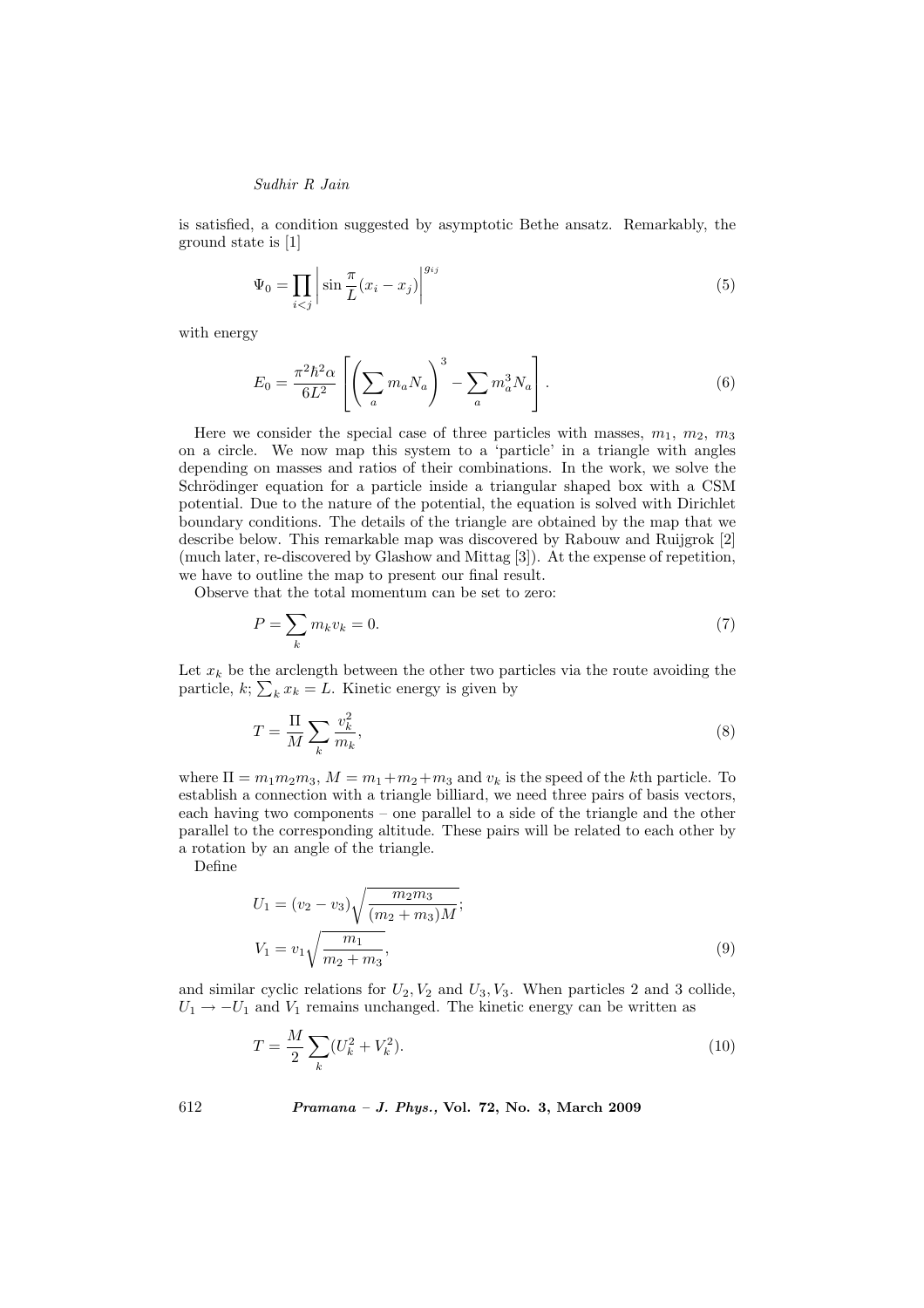## Ground state of an arbitrary triangle

We note that  $(U_k, V_k)$  form three pairs, each defining a vector

$$
\vec{W} = U_k \hat{e}_k + V_k \hat{f}_k,\tag{11}
$$

the norm of which is given by

$$
W^{2} = \frac{\Pi}{M^{2}} \sum_{k} \frac{v_{k}^{2}}{m_{k}}.
$$
\n(12)

As desired,  $(\hat{e}_2, \hat{f}_2)$  and  $(\hat{e}_1, \hat{f}_1)$  are related to each other by rotation:

$$
\begin{bmatrix} \hat{e}_2 \\ \hat{f}_2 \end{bmatrix} = \begin{bmatrix} -\cos\theta_3 & -\sin\theta_3 \\ \sin\theta_3 & -\cos\theta_3 \end{bmatrix} \begin{bmatrix} \hat{e}_1 \\ \hat{f}_1 \end{bmatrix},
$$
\n(13)

where  $\theta_k$  is given by

$$
m_k \cot \theta_k = \sqrt{\frac{\Pi}{M}} = M \cot \theta_1 \cot \theta_2 \cot \theta_3.
$$
 (14)

With these transformations, motion of three particles on a circle is mapped to a uniform motion in a triangle billiard. Collision of two particles is equivalent to a particle striking a side of the triangle in accordance with Snell's law.

The billiard is an acute triangle with interior angles  $\theta_k$ , sides  $\ell_k$  parallel to  $\hat{f}_k$ , and altitudes  $a_k$  parallel to  $\hat{e}_k$ . An interior point is given by trilinear coordinates, the distances  $d_k$  from each side [3] which are related to  $x_k$  by the relations

$$
x_1 = d_1 \sqrt{\frac{(m_2 + m_3)M}{m_2 m_3}}
$$
 and similar relations for  $x_2$  and  $x_3$ . (15)

For obtuse triangles, we have to work with negative masses, but everything works well as far as the map is concerned. For particles 1 and 3, if the masses are  $-m_1$ and  $-m_3$  and  $m_2 - m_1 - m_3 > 0$ . The norm of  $\vec{W}$  will be negative, so it seems unphysical. But the connection still works with angles of the triangle given by

$$
\tan \theta_k = (-1)^{k+1} m_k \sqrt{\frac{M}{\Pi}}.
$$
\n(16)

Here  $\theta_2 > \pi/2$ .

Now, combining (5) and (15), we obtain the ground state eigenfunction of an arbitrary acute triangle with CSM potential. Figure 1 shows the contour plot for angles obtained by choosing masses 1, 2 and 3,  $\alpha$  equal to 1; it is an irrational triangle billiard. The CSM potential remains finite and smooth throughout the triangle and rises to infinity, thus providing a barrier for the particle to escape.

In figure 2, one can see the level curves of the potential and the contour plot of the eigenfunction together, just to facilitate a more visual impression of the result.

The above result is only valid for acute triangles and not for obtuse ones. Thus, as observed in [2], obtuse triangles are more complicated somehow than the acute triangles.

 $Pramana - J. Phys., Vol. 72, No. 3, March 2009$  613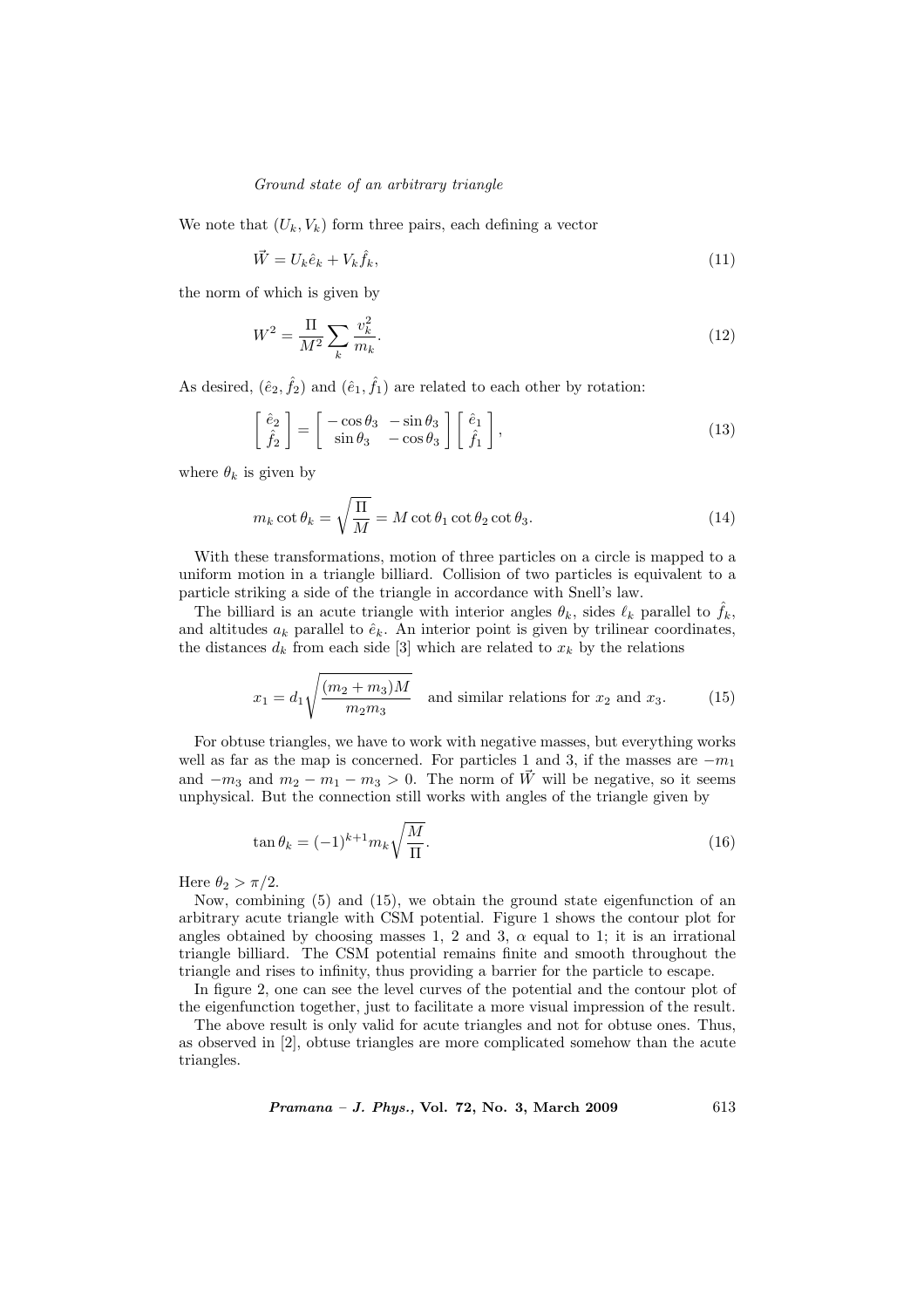Sudhir R Jain



Figure 1. Contour plot of the ground state of an irrational triangle billiard with a CSM potential in the  $d_1-d_2$  plane. Two of the interior angles are cot<sup>-1</sup>  $\frac{1}{2}$  (~ 63.4095...degrees) and cot<sup>-1</sup>  $\frac{1}{3}$  (~ 71.5365...degrees).



Figure 2. Level curves of the potential and the contours of the eigenfunction are shown together in  $d_2-d_3$  plane.

The Rabouw–Ruijgrok map [2] reduces to that found by Onsager [4] connecting the dynamics of two particles of masses  $m_1$  and  $m_2$  on a line segment to a right triangle billiard.

614 Pramana – J. Phys., Vol. 72, No. 3, March 2009